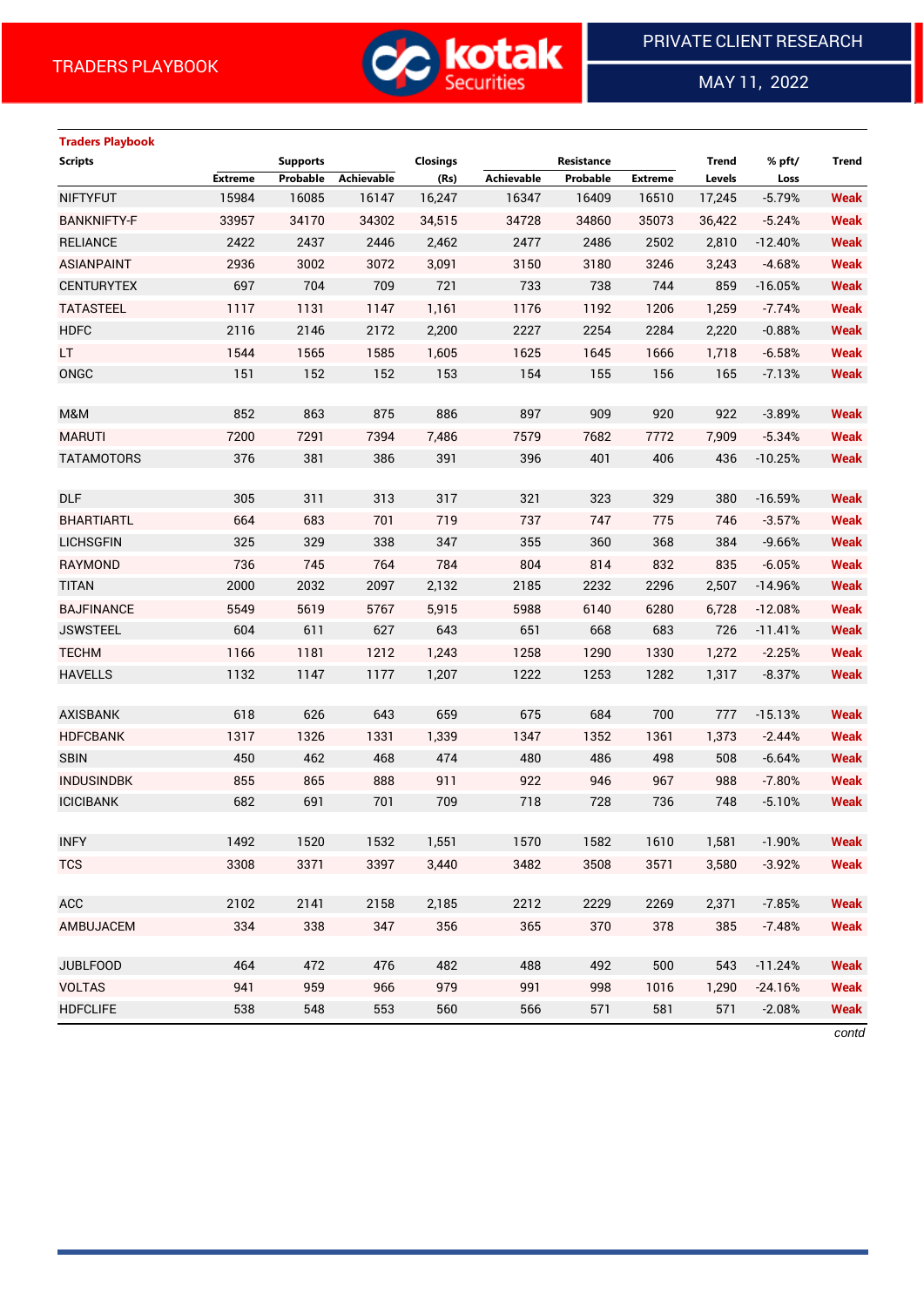### **Closing Pricess**

Closing price is that price at which a scrip closes on the previous day. Traders can start their intraday trade on this level. The stock or index should sustain above or below the closing price else you should exit the trade. Ideally, half a percent should be the stop loss above or below the closing price to enter the trade.

#### **Trend**

Trend is the level at which the tendency of Indices and Stocks can be identified. For best results, you can use the 'Trend Remarks' to trade. A 'Weak' trend means that traders can trade with a negative bias. If the trend is 'Strong', you can trade long with a positive bias. Base price should be the closing price.

#### **Achievable (Supp/Resis)**

It is the price which can be achieved if the Index/Stock trades above or below the closing price. During normal course of trading, first levels are important as one can take profits around first resistance and supports levels.

## **Probable (Supp/Resis)**

It's a second resistance/support and can be achieved if stocks/indices are in trending mode. Events can lead stocks and indices to reach these levels.

## **Extreme levels**

Sometimes, the stocks fall or rise to their average lowest or highest levels FOR THE DAY and that may act as an excellent contra buying or selling opportunity with a stop loss given in the table. This means buying around extreme support and selling around extreme resistance strictly with a given stop loss. For e.g. If the extreme support for Nifty is given at 5605, and in case the market comes down to similar levels, then you can initiate long positions with the given 'stop loss for long' in the column, say at 5585. If it breaks 5585 then the trader must exit the position. This is valid on both the sides.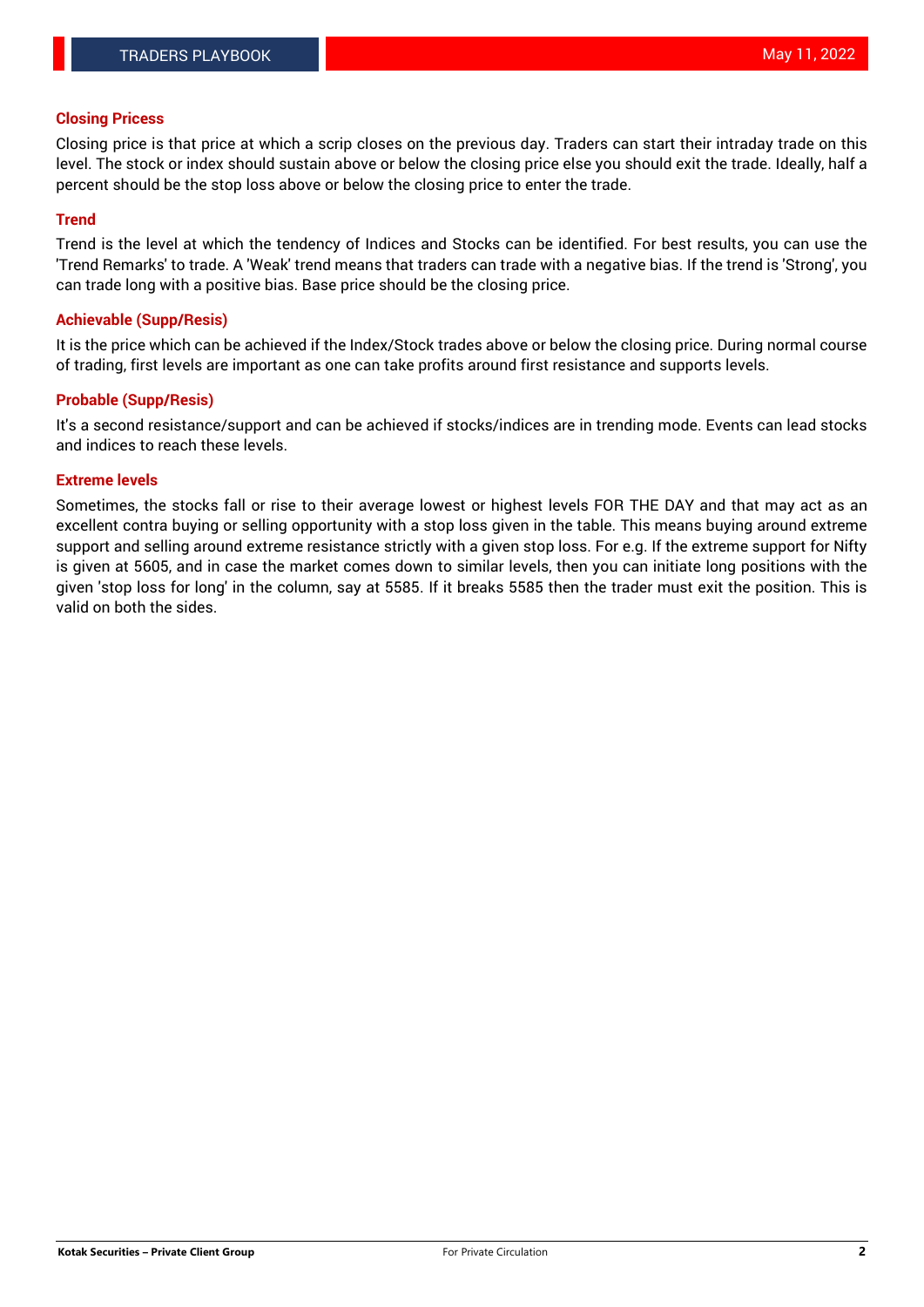# **RATING SCALE (PRIVATE CLIENT GROUP)**

| <b>BUY</b>             | -   | A condition that indicates a good time to buy a stock. The exact circumstances of the signal will be determined by the indicator that an<br>analyst is using.  |
|------------------------|-----|----------------------------------------------------------------------------------------------------------------------------------------------------------------|
| SELL                   | -   | A condition that indicates a good time to sell a stock. The exact circumstances of the signal will be determined by the indicator that an<br>analyst is using. |
| <b>Stop Loss Order</b> | $-$ | An instruction to the broker to buy or sell stock when it trades beyond a specified price. They serve to either protect your profits or<br>limit your losses.  |

#### **FUNDAMENTAL RESEARCH TEAM (PRIVATE CLIENT GROUP)**

**Shrikant Chouhan Arun Agarwal Amit Agarwal, CFA Hemali Dhame** Head of Research Auto & Auto Ancillary Transportation, Paints, FMCG Banking & Finance shrikant.chouhan@kotak.com arun.agarwal@kotak.com agarwal.amit@kotak.com Hemali.Dhame@kotak.com

**Jatin Damania Purvi Shah Rini Mehta K. Kathirvelu** Metals & Mining, Midcap **Pharmaceuticals** Research Associate Support Executive jatin.damania@kotak.com [purvi.shah@kotak.com](mailto:purvi.shah@kotak.com) rini.mehta@kotak.com [k.kathirvelu@kotak.com](mailto:k.kathirvelu@kotak.com)

**Sumit Pokharna Pankaj Kumar** sumit.pokharna@kotak.com pankajr.kumar@kotak.com +91 22 6218 6438 +91 22 6218 6434

 $+91$  22 6218 6432

Oil and Gas, Information Tech Construction, Capital Goods & Midcaps

+91 22 6218 5408 +91 22 6218 6443 +91 22 6218 6439 +91 22 6218 6433

**TECHNICAL RESEARCH TEAM (PRIVATE CLIENT GROUP)**

[shrikant.chouhan@kotak.com](mailto:shrikant.chouhan@kotak.com) [amol.athawale@kotak.com](mailto:amol.athawale@kotak.com) Research Associate +91 22 6218 5408 +91 20 6620 3350 [sayed.haider@kotak.com](mailto:sayed.haider@kotak.com)

**Shrikant Chouhan Amol Athawale Sayed Haider**

+91 22 62185498

# **DERIVATIVES RESEARCH TEAM (PRIVATE CLIENT GROUP)**

 $+91$  22 6218 5497

**Sahaj Agrawal Prashanth Lalu Prasenjit Biswas, CMT, CFTe** [sahaj.agrawal@kotak.com](mailto:sahaj.agrawal@kotak.com) [prashanth.lalu@kotak.com](mailto:prashanth.lalu@kotak.com) [prasenjit.biswas@kotak.com](mailto:prasenjit.biswas@kotak.com)